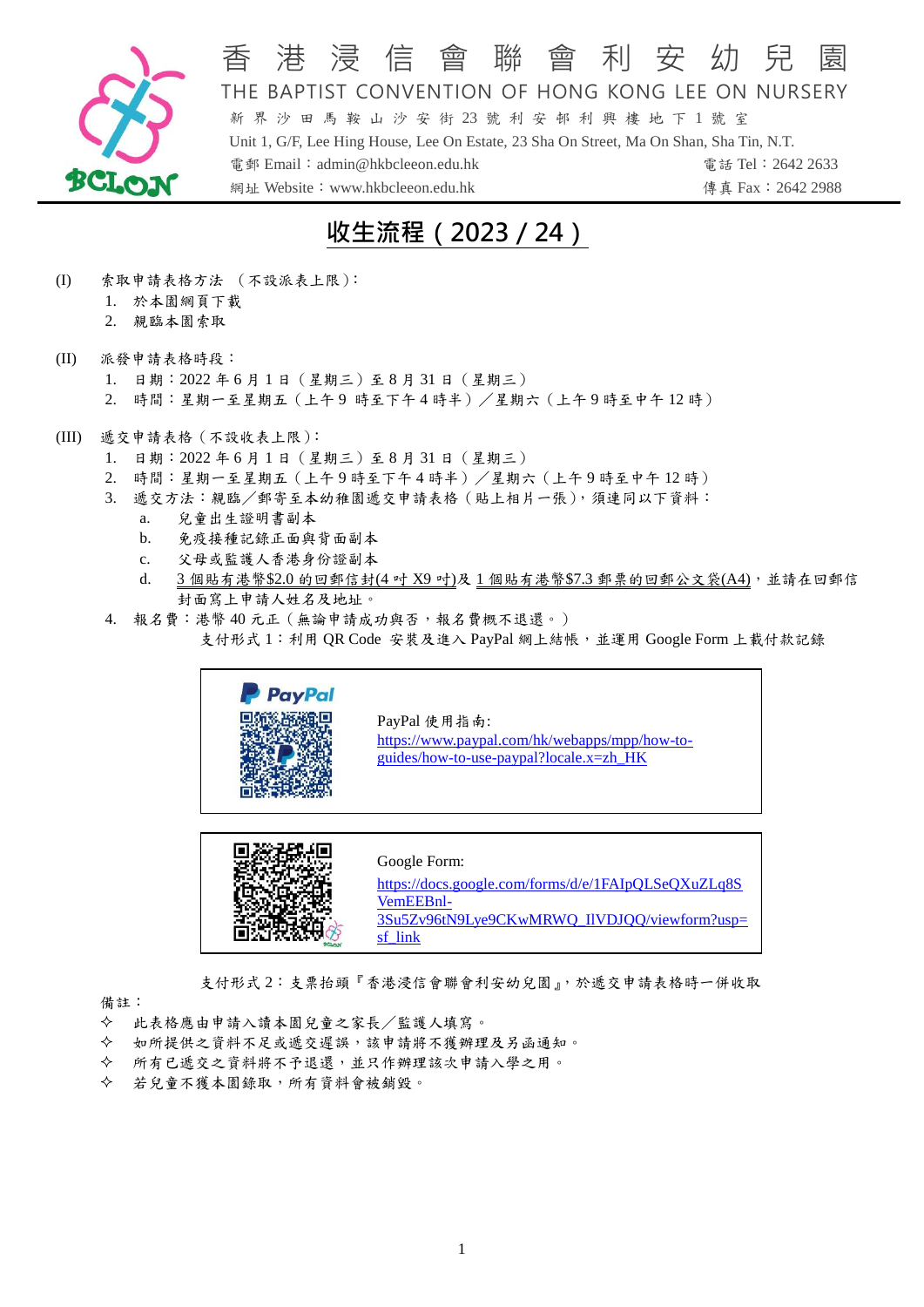

### 港 浸 信 會 聯 會 利 安 幼 THE BAPTIST CONVENTION OF HONG KONG LEE ON NURSERY 新 界 沙 田 馬 鞍 山 沙 安 街 23 號 利 安 邨 利 興 樓 地 下 1 號 室 Unit 1, G/F, Lee Hing House, Lee On Estate, 23 Sha On Street, Ma On Shan, Sha Tin, N.T. 電郵 Email:admin@hkbcleeon.edu.hk 電話 Tel:2642 2633

網址 Website: www.hkbcleeon.edu.hk 傳真 Fax: 2642 2988

- (IV) 申請「幼稚園入學註冊證」 :
	- 1. 香港特別行政區政府(下稱「特區政府」)方面,特區政府提供基本資助,涵蓋本地非牟利幼稚園的半日制/ 全日制/長全日制服務,惠及所有合資格幼稚園(包括幼兒班(K1)、低班(K2)及高班(K3))學童。
	- 2. 家長如欲為其子女申請在 2023/24 學年入讀參加「計劃」幼稚園的 K1 班, 須遵照以下程序。有關程序適用於 所有參加「計劃」的非牟利幼稚園。
	- 3. 家長須於 2022 年 9 月至 11 月期間為其子女向教育局遞交「幼稚園入學註冊證申請表格」。如申請人在遞交申 請時已提供全部所需資料及文件,教育局一般可在六至八個星期內完成審核並以郵遞方式發放「註冊證」給合 資格接受「計劃」資助的申請人;如學童可於本港接受教育但不合乎資格接受「計劃」資助而未能獲發「註冊 證」,本局會為有關學童發出「入學許可書」,學童可憑「入學許可書」註冊並入讀參加「計劃」的幼稚園,惟 其家長須按註冊入讀之幼稚園的收費證明書繳付未扣減「計劃」資助前的全額學費。
	- 4. 由於審核申請需時,家長最遲須在 2022 年 11 月 30 日把填妥的「幼稚園入學註冊證申請表格」遞交教育局, 否則,學童一般都不能於「統一註冊日期」前獲發「註冊證」/「入學許可書」作 K1 註冊之用。
	- 5. 教育局會為每名可在本港接受教育的學童發出一張「註冊證」或「入學許可書」(下稱「 註冊文件」),而所 有參加「計劃」的幼稚園,只可取錄持有有效註冊文件的學童。
	- 6. 詳情請瀏覽教育局網頁[:主頁](https://www.edb.gov.hk/tc/index.html) > [教育制度及政策](https://www.edb.gov.hk/tc/edu-system/list-page.html) > [幼稚園教育](https://www.edb.gov.hk/tc/edu-system/list-page.html) > [幼稚園幼兒班](https://www.edb.gov.hk/tc/edu-system/preprimary-kindergarten/kindergarten-k1-admission-arrangements/front.html) (K1) 收生安排, [https://www.edb.gov.hk/tc/edu-system/preprimary-kindergarten/kindergarten-k1-admission-arrangements/index-](https://www.edb.gov.hk/tc/edu-system/preprimary-kindergarten/kindergarten-k1-admission-arrangements/index-2.html#RC)[2.html#RC](https://www.edb.gov.hk/tc/edu-system/preprimary-kindergarten/kindergarten-k1-admission-arrangements/index-2.html#RC)。
- (V) 收生準則:
	- 1. 面試表現
	- 2. 優先取錄的條件:
		- a. 父/母全職在與本園工作
		- b. 兄/姊在與本園就讀
		- c. 父/母為本園校董
		- d. 父/母或兄/姊為本園的畢業生
	- 3. 本校屬於長全日班學位,申請人的家庭有需要的(例如:雙職家庭、須在家照顧殘疾人士的家庭)可獲優先考 慮
	- 註:請留意由於學位所限,並非所有符合優先考慮的申請人均會獲取錄。
- (VI) 面見安排:
	- 1. 只限為適齡的兒童(即翌年 8 月開課時年滿 2 歲<預備班>或 2 歲 8 個月<幼兒班>或以上)安排面試。
	- 2. 本園於 9 月下旬至 10 月發出「面試通知書」,請家長於 11 月按「面試通知書」上指定之日期及時間攜帶通 知書出席「新生面試」。面試不設改期與改時。
	- 3. 以小組形式及個别面見。
	- 4. 只可有一位家長陪同兒童參與面見。
	- 5. 如需要傳譯/翻譯服務,請致電 2642 2633 與本園聯絡。
- (VII) 取錄結果公布: 本園將於 2022 年 12 月 6 日前以郵遞方式通知家長取錄結果。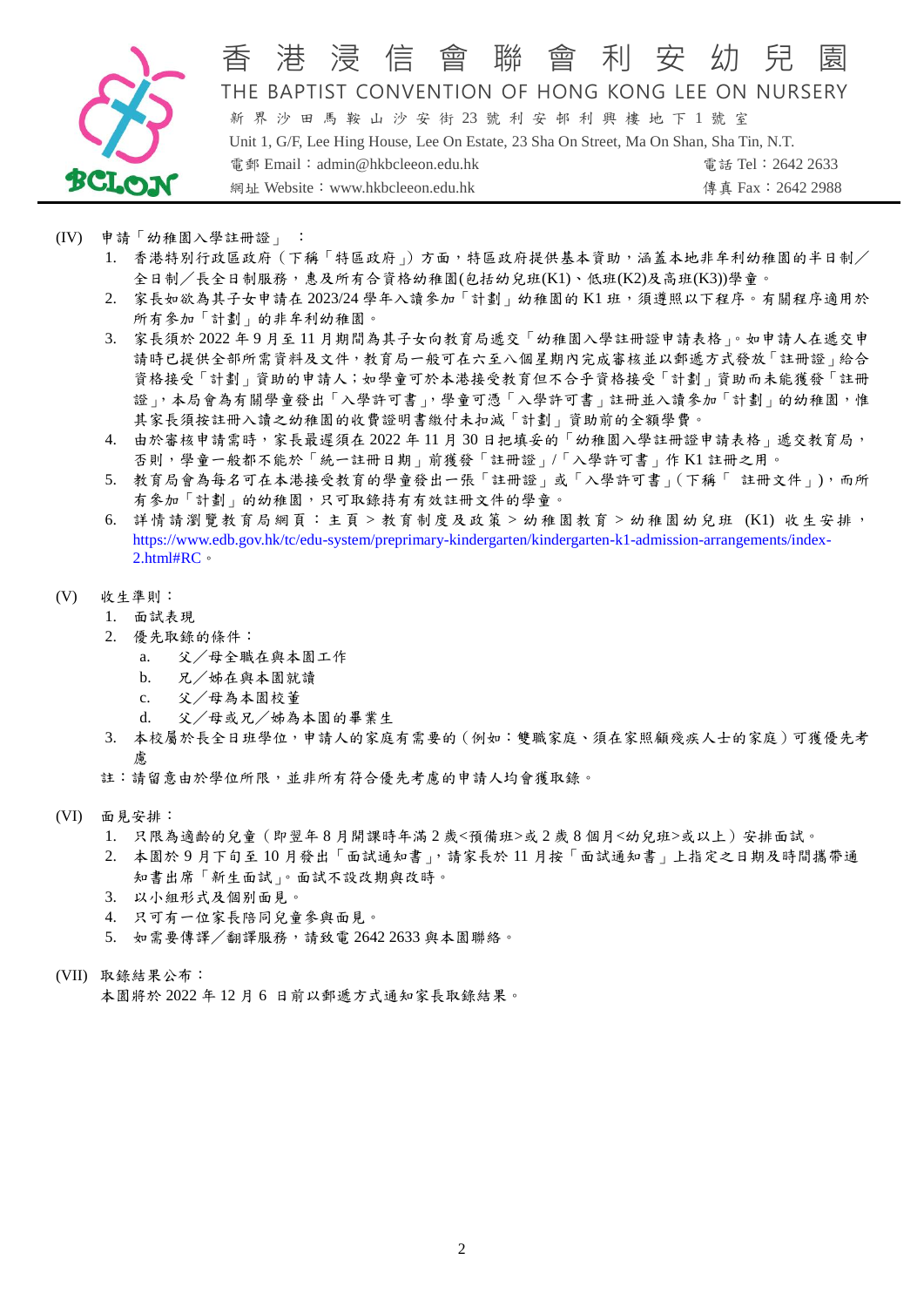

### 香港 渟 信 會 聯 會 利 安 幼 兒 THE BAPTIST CONVENTION OF HONG KONG LEE ON NURSERY 新 界 沙 田 馬 鞍 山 沙 安 街 23 號 利 安 邨 利 興 樓 地 下 1 號 室 Unit 1, G/F, Lee Hing House, Lee On Estate, 23 Sha On Street, Ma On Shan, Sha Tin, N.T. 電郵 Email:admin@hkbcleeon.edu.hk 電話 Tel:2642 2633

網址 Website:www.hkbcleeon.edu.hk 傳真 Fax:2642 2988

(VIII) 註册安排:

- 1. 正選生:家長須於 2023 年 1 月 5 至 7 日教育局所公佈的指定「統一註册日期」內的指定時間到本園辦理註册 手續,並須繳交註冊費、「註冊證」正本。
- 2. 備取生:本園會發出通知,請家長於指定日期到本園辦理註冊手續,並須提交「註冊證」正本及繳交註冊費。
- 3. 家長請留意,如未能在指定的註冊日期提交有效的註冊文件,本園或未能為獲取錄兒童完成手續,因此家長務 必於指定日期內向教育局申請相關註冊證。
- 4. 根據教育局的規定,校方收取註冊費的全日班上限為\$1,570元或每月學費的一半,以較低者為準。校方將於開 學首月的學費內扣除或退回註冊費給家長。但若家長於註冊後決定為子女轉校,請以書面通知本園。本園會退 回相關註冊證,但註冊費將不獲退還。在取回註冊證後,本園亦不會再為該兒童保留學位。
- (IX) 後補學位安排:

如於註冊日後尚有學位,本園會致電聯絡備取生家長安排註冊入讀,或安排未曾獲面試機會之申請者面試。如欲接 受後補學位,家長需於指定時間內辦理註冊手續,並於1個月內補交「註冊證」,以完成註冊登記程序。

- (X) 退學安排:
	- 如辦理註冊或入學手續後,申請退學,需遞交書面退學信。家長可於遞交書面退學信後 7 個工作天內取回 「註冊證」。家長亦可申請退回部分註冊日已繳之費用,詳情請見下表:

| 註冊或入學手續<br>所繳交的費用或文件 | 可否申請退回           | 備註                                                |
|----------------------|------------------|---------------------------------------------------|
| a) 註冊費               | x                |                                                   |
| b)購買校服及書包之費用         | x                |                                                   |
| c) 書簿雜費              | ✧                | 於30/6前遞交書面退學信,方能退回費用,有關費用可於遞交書<br>面退學信後 6-8 星期退款。 |
|                      | ✧<br>及相關費用均不獲退還。 | 於30/6後遞交書面退學信,校方只會退回已購買校本,其他物品                    |

申請退學者必須於退學日期前一個月(即不少於 30 天),以書面通知校方,否則須補回一個月學費。

 每位學生在本園完成了整個學年的學習,於學期終將會獲得一本兒童學習成長檔案。若中途退學,該兒童 學習成長檔案,將不獲派發。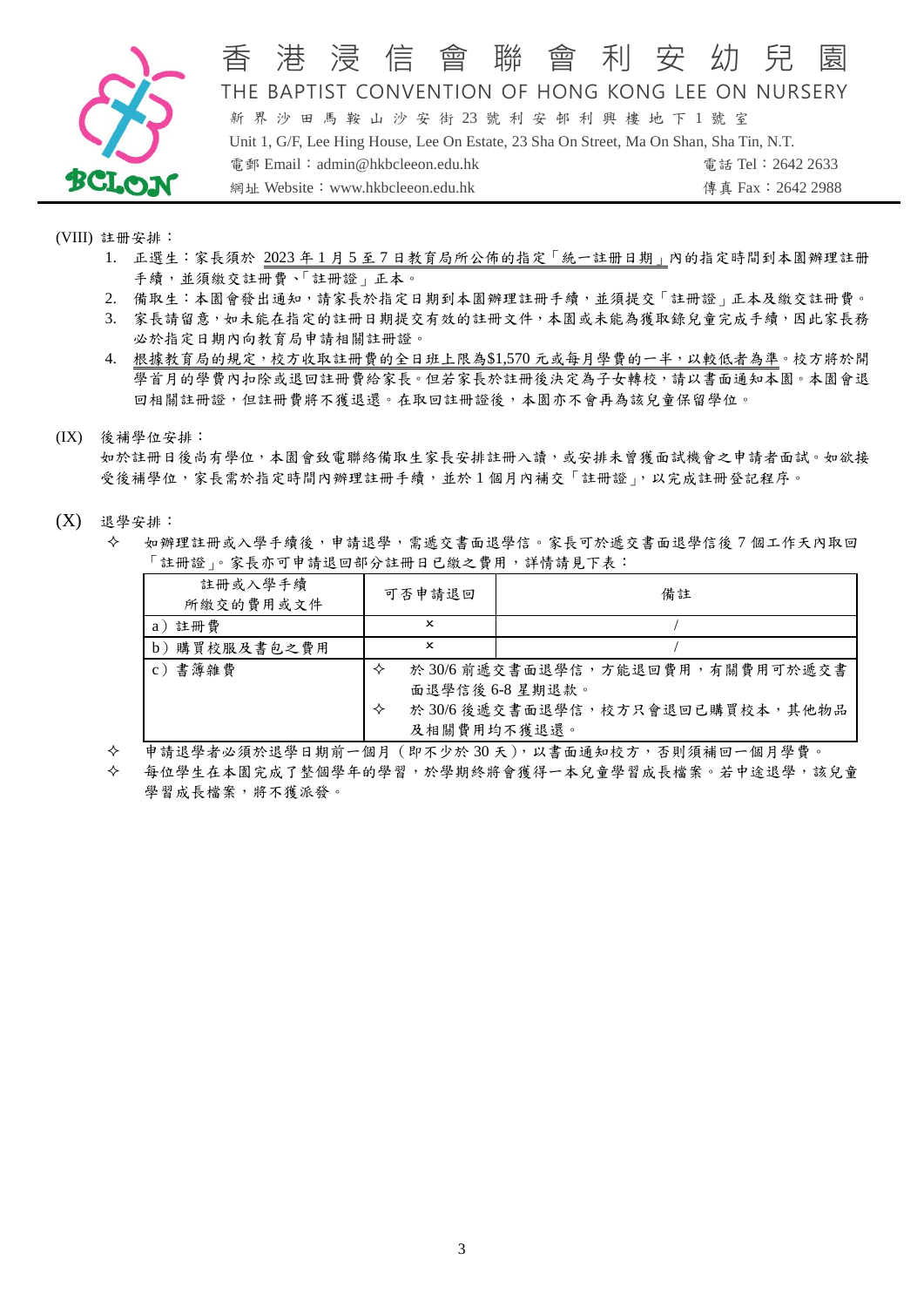

# 香 港 浸 信 會 聯 會 利 安 幼 兒 園 THE BAPTIST CONVENTION OF HONG KONG LEE ON NURSERY

新 界 沙 田 馬 鞍 山 沙 安 街 23 號 利 安 邨 利 興 樓 地 下 1 號 室 Unit 1, G/F, Lee Hing House, Lee On Estate, 23 Sha On Street, Ma On Shan, Sha Tin, N.T. 電郵 Email:admin@hkbcleeon.edu.hk 電話 Tel:2642 2633

網址 Website: www.hkbcleeon.edu.hk 傳真 Fax:2642 2988

# **Admission Procedure (2023/24)**

- (I) Collection of application Forms(No quota):
	- 1. Download from school website
	- 2. Obtain from school in person

#### (II) Distribution Period:

- 1. Date:  $01/06$  (Wednesday)to  $31/08/2022$  (Wednesday)
- 2. Time: 9:00 a.m. to 4:30 p.m.(Mondays to Fridays)/ 9:00 a.m. to 12:00nn. .(Saturdays)
- (III) Return of Application Forms (No set quota):
	- 1. Return Date: 01/06 (Wednesday) to 31/08/2022 (Wednesday)
	- 2. Return Time:  $9:00$  a.m. to  $4:30$  p.m. (Mondays to Fridays) /  $9:00$  a.m. to  $12:00$ nn. .(Saturdays)
	- 3. Return method: Submit the application form (with photo of the student affixed on it) in person / by post [together with the following information:
		- a. A copy of Birth Certificate of the applicant
		- b. Copies of Immunisation Record (with front and back side) of the applicant
		- c. Copies of Hong Kong Identity Card of the Father/ Mother/ Guardian
		- d. THREE self-addressed envelopes(4"X9") with postage stamp of HK\$2.0 and ONE self-addressed manila envelope(A4) with postage stamp of HK\$7.3 stuck on it. Please also write down the name and address of the applicant on all envelopes.
	- 4. Application fee: HK\$40. (The application fee is non-returnable whether the application is successful or not.) Payment method 1: Application Fee of HKD \$40 payable by using QR code to download PayPal App and do PayPal payment and submit the Google Form to record the payment.



PayPal 使用指南: [https://www.paypal.com/hk/webapps/mpp/how-to](https://www.paypal.com/hk/webapps/mpp/how-to-guides/how-to-use-paypal?locale.x=zh_HK)[guides/how-to-use-paypal?locale.x=zh\\_HK](https://www.paypal.com/hk/webapps/mpp/how-to-guides/how-to-use-paypal?locale.x=zh_HK)



#### Google Form:

[https://docs.google.com/forms/d/e/1FAIpQLSeQXuZLq8S](https://docs.google.com/forms/d/e/1FAIpQLSeQXuZLq8SVemEEBnl-3Su5Zv96tN9Lye9CKwMRWQ_IlVDJQQ/viewform?usp=sf_link) [VemEEBnl-](https://docs.google.com/forms/d/e/1FAIpQLSeQXuZLq8SVemEEBnl-3Su5Zv96tN9Lye9CKwMRWQ_IlVDJQQ/viewform?usp=sf_link)[3Su5Zv96tN9Lye9CKwMRWQ\\_IlVDJQQ/viewform?usp=](https://docs.google.com/forms/d/e/1FAIpQLSeQXuZLq8SVemEEBnl-3Su5Zv96tN9Lye9CKwMRWQ_IlVDJQQ/viewform?usp=sf_link) [sf\\_link](https://docs.google.com/forms/d/e/1FAIpQLSeQXuZLq8SVemEEBnl-3Su5Zv96tN9Lye9CKwMRWQ_IlVDJQQ/viewform?usp=sf_link)

Payment method 2: The crossed cheque made to 'The Baptist Convention of Hong Kong Lee On Nursery' and to be collected together with the application form.

#### Remarks:

- $\Diamond$  The form should be filled by the parent / guardian only.
- $\Diamond$  Incomplete or late submission of forms will not be accepted without proper reason.
- All submitted information will not be returned and will be used for application purpose only.
- $\Diamond$  If the applicant is not admitted in our school, all the provided information will be destroyed.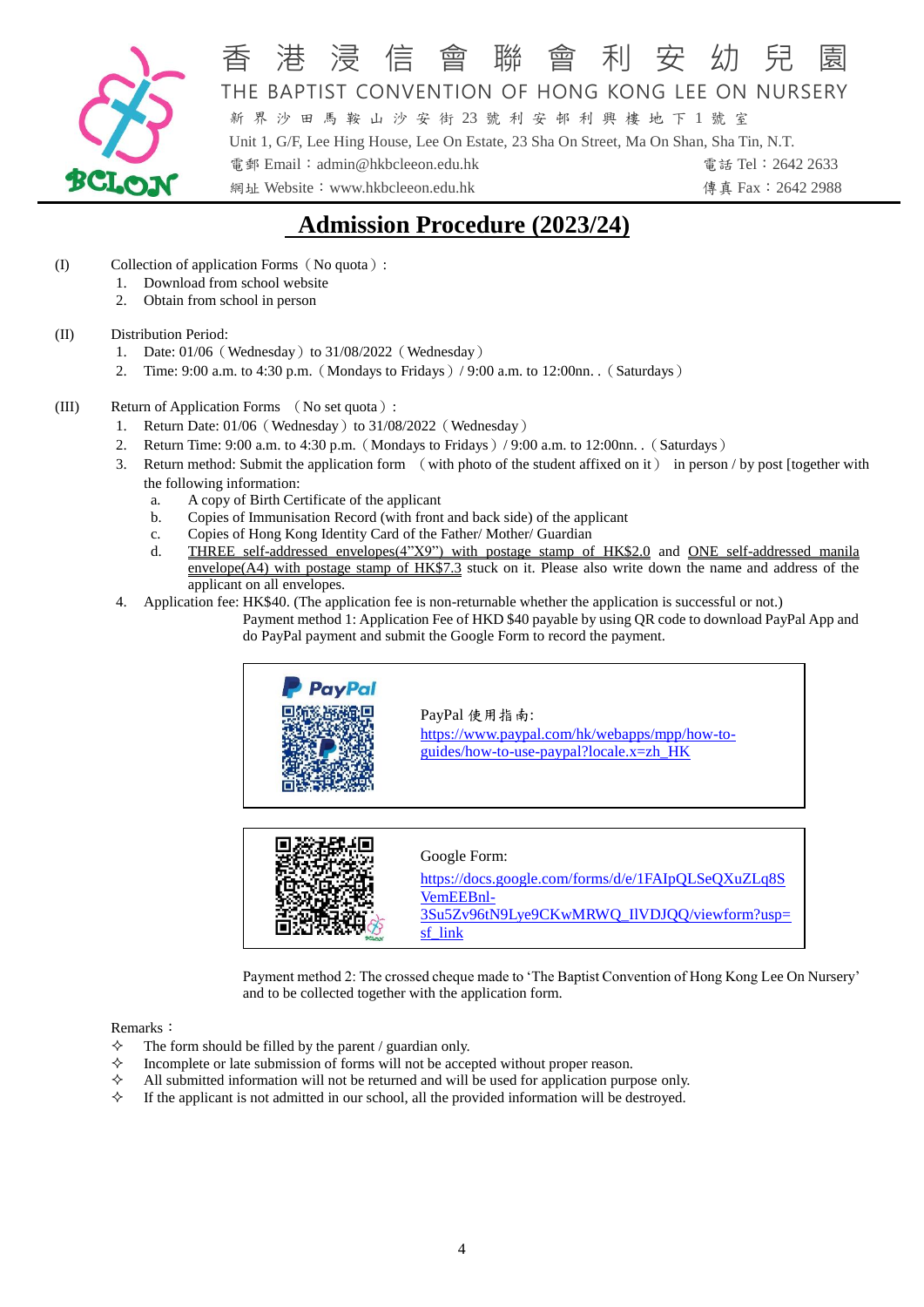

## 香 港 浸 信 會 聯 會 利 安 幼 兒 園 THE BAPTIST CONVENTION OF HONG KONG LEE ON NURSERY 新 界 沙 田 馬 鞍 山 沙 安 街 23 號 利 安 邨 利 興 樓 地 下 1 號 室

Unit 1, G/F, Lee Hing House, Lee On Estate, 23 Sha On Street, Ma On Shan, Sha Tin, N.T. 電郵 Email:admin@hkbcleeon.edu.hk 電話 Tel:2642 2633 網址 Website:www.hkbcleeon.edu.hk 傳真 Fax:2642 2988

- (IV) Application for the "Registration Certificate for Kindergarten Admission" :
	- 1. The Government of the Hong Kong Special Administrative Region (hereafter referred to as "HKSAR Government") has implemented the kindergarten (KG) education scheme (hereafter referred to as "Scheme") with effect from the 2017/18 school year to improve the quality of KG education in various aspects through different measures. On the scope of the "Scheme", the HKSAR Government will provide basic subsidy which would cover half-day / whole-day / long whole-day service in local non-profit-making (NPM) KGs to benefit all eligible KG children (including nursery (K1), lower KG (K2) and upper KG (K3) classes).
	- 2. Parents who wish to apply for admission to a K1 class in a Scheme-KG for their children in the 2023/24 school year should follow the procedure set out below. The procedure is applicable to all NPM KGs joining the "Scheme".
	- 3. Parents are required to apply to EDB for a "RC" from September to November 2022. Upon receipt of the application with all necessary information and documents provided, EDB will generally take six to eight weeks to complete processing of the application and issue the "RC" to applicants who are eligible for receiving subsidy under the "Scheme" by post. If a student cannot obtain an "RC" as he/she can receive education in Hong Kong but is not eligible for receiving subsidy under the Scheme, EDB will then issue an "AP" to the student concerned for registration and admission to a Scheme-KG but the parents concerned are required to pay full school fees before deduction of subsidy under the "Scheme" as shown on the Fees Certificate of the KG to which the child is admitted.
	- 4. Due to the processing time of the "RC", parents are required to submit their applications for the "RC" to the EDB by 30 November 2022 at the latest. Otherwise, the "RC" / "AP" will generally not be issued before the "centralized registration dates" for K1 registration.
	- 5. EDB will issue an "RC" or "AP" (hereafter referred to as registration document) to each student who can receive education in Hong Kong and all Scheme-KGs can only admit students holding a valid registration document.
	- 6. For details, please refer to EDB Website[: Home](https://www.edb.gov.hk/en/index.html) > [Education System and Policy](https://www.edb.gov.hk/en/edu-system/list-page.html) > [Kindergarten Education](https://www.edb.gov.hk/en/edu-system/list-page.html) > [Admission](https://www.edb.gov.hk/en/edu-system/preprimary-kindergarten/kindergarten-k1-admission-arrangements/front.html)  [Arrangements for Nursery \(K1\) Classes in Kindergartens,](https://www.edb.gov.hk/en/edu-system/preprimary-kindergarten/kindergarten-k1-admission-arrangements/front.html) [https://www.edb.gov.hk/en/edu-system/preprimary](https://www.edb.gov.hk/en/edu-system/preprimary-kindergarten/kindergarten-k1-admission-arrangements/index-2.html#RC)[kindergarten/kindergarten-k1-admission-arrangements/index-2.html#RC.](https://www.edb.gov.hk/en/edu-system/preprimary-kindergarten/kindergarten-k1-admission-arrangements/index-2.html#RC)
- (V) Admission Criteria
	- 1. Interview performance
	- 2. Criteria for priority admission:
		- a. Father / Mother currently employed at this School
		- b. Brother / Sister currently studying at this School
		- c. Father / Mother is the School Manager of this School
		- d. Father / Mother or Brother/ Sister is alumnus / alumna of this School
	- 3. Our school offers long whole day classes only. The applicant from families in need (for example: the dual role of the family, to be at home to take care of families of people with disabilities) will be given due priority consideration.

Remark: As the number of school places is limited, please understand that not all applicants fulfilling the priority consideration will be guaranteed a school place.

#### (VI) Interview Arrangements

- 1. Interview for candidates reaching school age (Turning 2 years old <N1 Class> or 2 years and 8 months old <K1 Class> or above by August next year  $)$  only.
- 2. The selected candidates will receive an 'Interview Invitation Letter' within late September and October.
- 3. Please attend the interview on time according to the date and time stated on the 'Interview Invitation Letter' and bring along the letter. Each candidate will be invited to the interview once only and no rescheduling will be allowed.
- 4. Group and individual interviews will be arranged
- 5. Only one parent is allowed to accompany their child for the interview
- 6. Please contact us at (2642 2633) if interpretation / translation service if required

#### (VII) Announcement of Admission Results

We will inform parents of the admission results before 6 December 2022 by post.